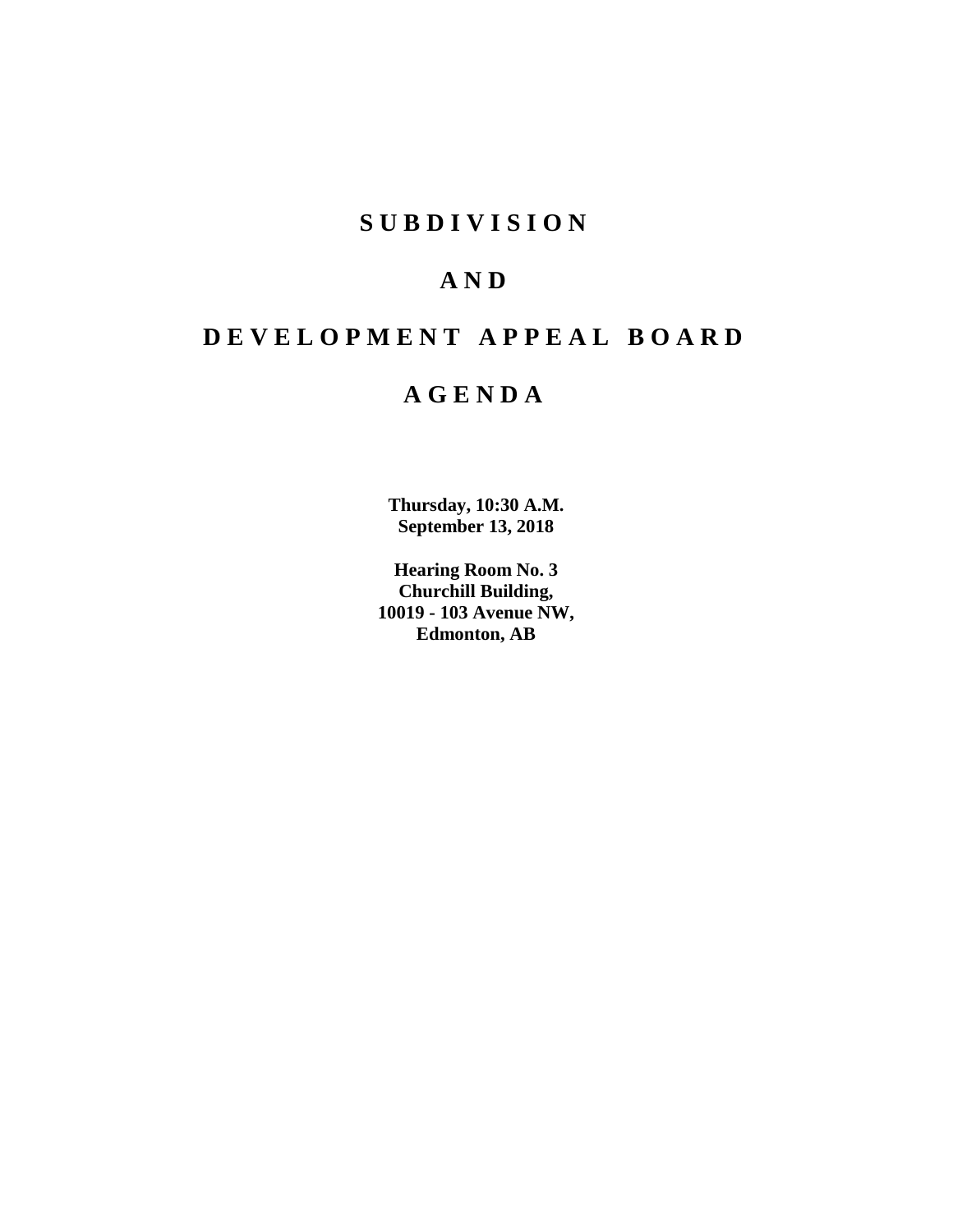# **SUBDIVISION AND DEVELOPMENT APPEAL BOARD HEARING ROOM NO. 3**

|              | 10:30 A.M.   | $SDAB-D-18-145$ | Change the Use from General Retail Store to a<br>Child Care Service (140 children) and to<br>construct exterior alterations (new outdoor play<br>space) |
|--------------|--------------|-----------------|---------------------------------------------------------------------------------------------------------------------------------------------------------|
|              |              |                 | 9639 - 82 Avenue NW<br>Project No.: 284186541-001                                                                                                       |
| $\mathbf{H}$ | 1:00 P.M.    | SDAB-D-18-146   | Construct a Garden Suite                                                                                                                                |
|              |              |                 | $11146 - 66$ Street NW<br>Project No.: 279104362-001                                                                                                    |
|              | <b>NOTE:</b> |                 | Unless otherwise stated, all references to "section numbers" refer to<br>the authority under the Edmonton Zoning Bylaw 12800.                           |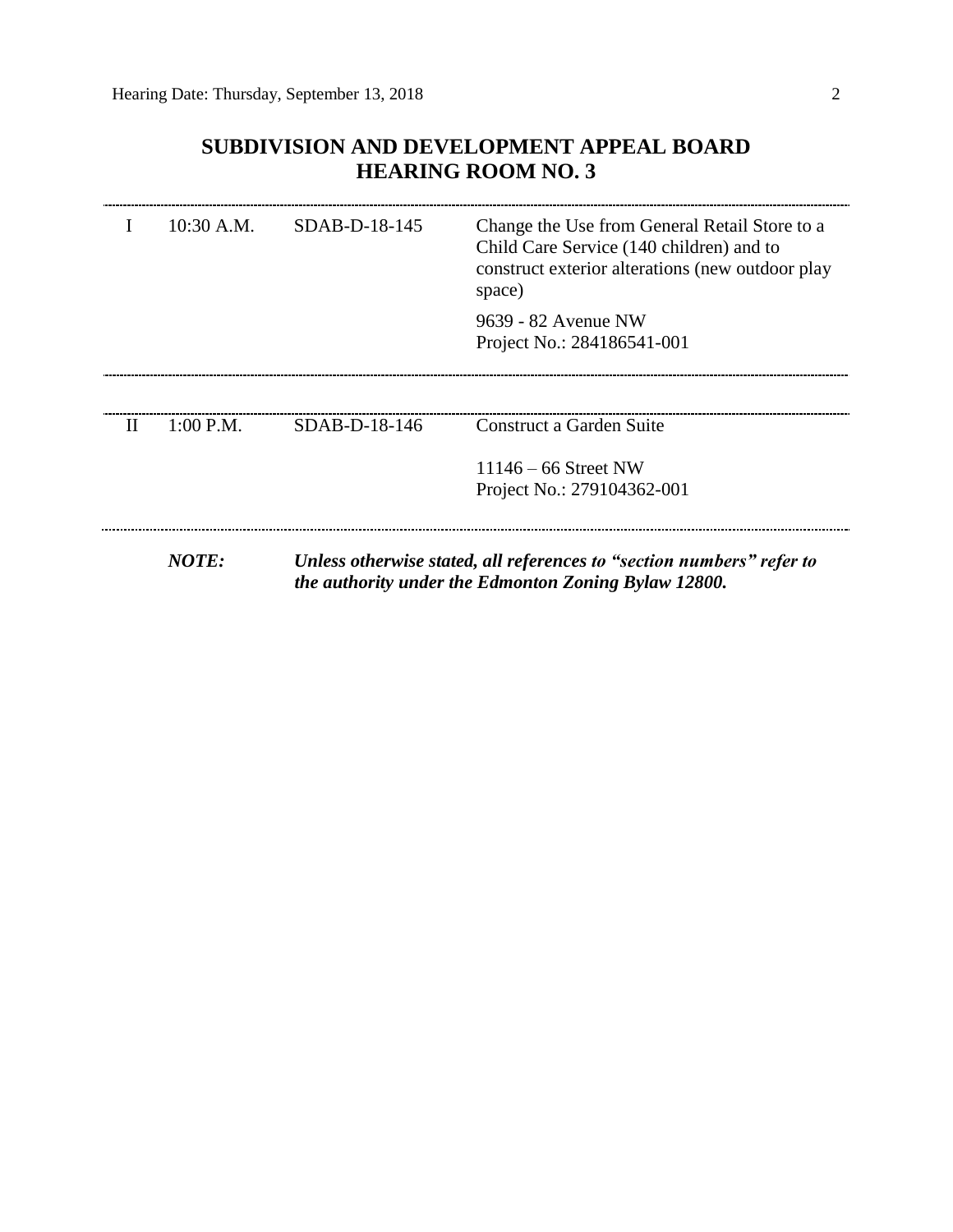| <b>ITEM II: 10:30 A.M.</b> |                                                        | FILE: SDAB-D-18-145                                                                                                                                     |  |  |  |  |
|----------------------------|--------------------------------------------------------|---------------------------------------------------------------------------------------------------------------------------------------------------------|--|--|--|--|
|                            | AN APPEAL FROM THE DECISION OF THE DEVELOPMENT OFFICER |                                                                                                                                                         |  |  |  |  |
|                            | <b>APPELLANT:</b>                                      |                                                                                                                                                         |  |  |  |  |
|                            | <b>APPLICATION NO.:</b>                                | 284186541-001                                                                                                                                           |  |  |  |  |
|                            | <b>APPLICATION TO:</b>                                 | Change the Use from General Retail Store<br>to a Child Care Service (140 children) and<br>to construct exterior alterations (new<br>outdoor play space) |  |  |  |  |
|                            | <b>DECISION OF THE</b><br>DEVELOPMENT AUTHORITY:       | Refused                                                                                                                                                 |  |  |  |  |
|                            | <b>DECISION DATE:</b>                                  | August 15, 2018                                                                                                                                         |  |  |  |  |
|                            | <b>DATE OF APPEAL:</b>                                 | August 15, 2018                                                                                                                                         |  |  |  |  |
|                            | MUNICIPAL DESCRIPTION<br>OF SUBJECT PROPERTY:          | 9639 - 82 Avenue NW                                                                                                                                     |  |  |  |  |
|                            | <b>LEGAL DESCRIPTION:</b>                              | Plan 4575S Blk 12 Lots 1-7                                                                                                                              |  |  |  |  |
|                            | ZONE:                                                  | (CB2) General Business Zone                                                                                                                             |  |  |  |  |
|                            | <b>OVERLAY:</b>                                        | Main Streets Overlay                                                                                                                                    |  |  |  |  |
|                            | <b>STATUTORY PLAN:</b>                                 | Strathcona Area Redevelopment Plan                                                                                                                      |  |  |  |  |
|                            |                                                        |                                                                                                                                                         |  |  |  |  |

# *Grounds for Appeal*

The Appellant provided the following reasons for appealing the decision of the Development Authority:

Section 80.2  $a(v)$  - The proposed child care space adjacent to an "automotive and equipment repair shop". The Certified radio building does not pose any safety issues for the child care facility. Certified Radio does not use any harmful chemicals or equipment in their daily business. Certified Radio uses a separate fenced area for their daily business of installing car stereos and navigation systems. - Evidence will be provided to demonstrate that there is no harm that would come to the children in the child care facility.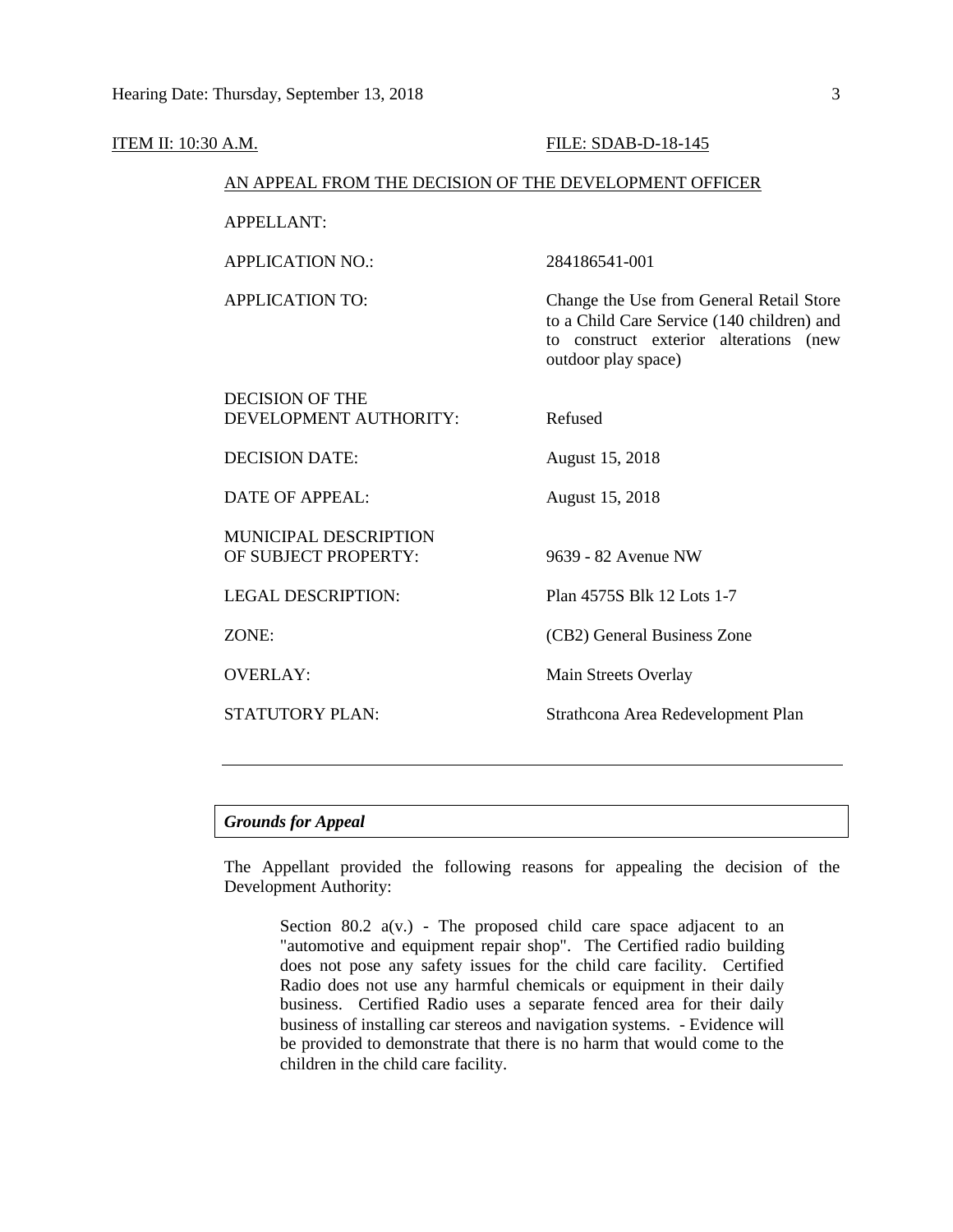Hearing Date: Thursday, September 13, 2018 4

Section 54.2 Schedule 1 (C). The parking deficiency of 5 parking stalls. We have arrange the additional 5 parking stalls with business a few buildings away - Evidence will be provided.

### *General Matters*

# **Appeal Information:**

The *Municipal Government Act*, RSA 2000, c M-26 states the following:

### **Grounds for Appeal**

**685(1)** If a development authority

- (a) fails or refuses to issue a development permit to a person,
- (b) issues a development permit subject to conditions, or
- (c) issues an order under section 645,

the person applying for the permit or affected by the order under section 645 may appeal to the subdivision and development appeal board.

### **Appeals**

**686(1)** A development appeal to a subdivision and development appeal board is commenced by filing a notice of the appeal, containing reasons, with the board,

- (a) in the case of an appeal made by a person referred to in section 685(1)
	- (i) with respect to an application for a development permit,
		- (A) within 21 days after the date on which the written decision is given under section 642, […]

#### **Hearing and Decision**

**687(3)** In determining an appeal, the subdivision and development appeal board

…

- (a.1) must comply with the land use policies;
- (a.2) subject to section 638, must comply with any applicable statutory plans;
- (a.3) subject to clause (a.4) and (d), must comply with any land use bylaw in effect;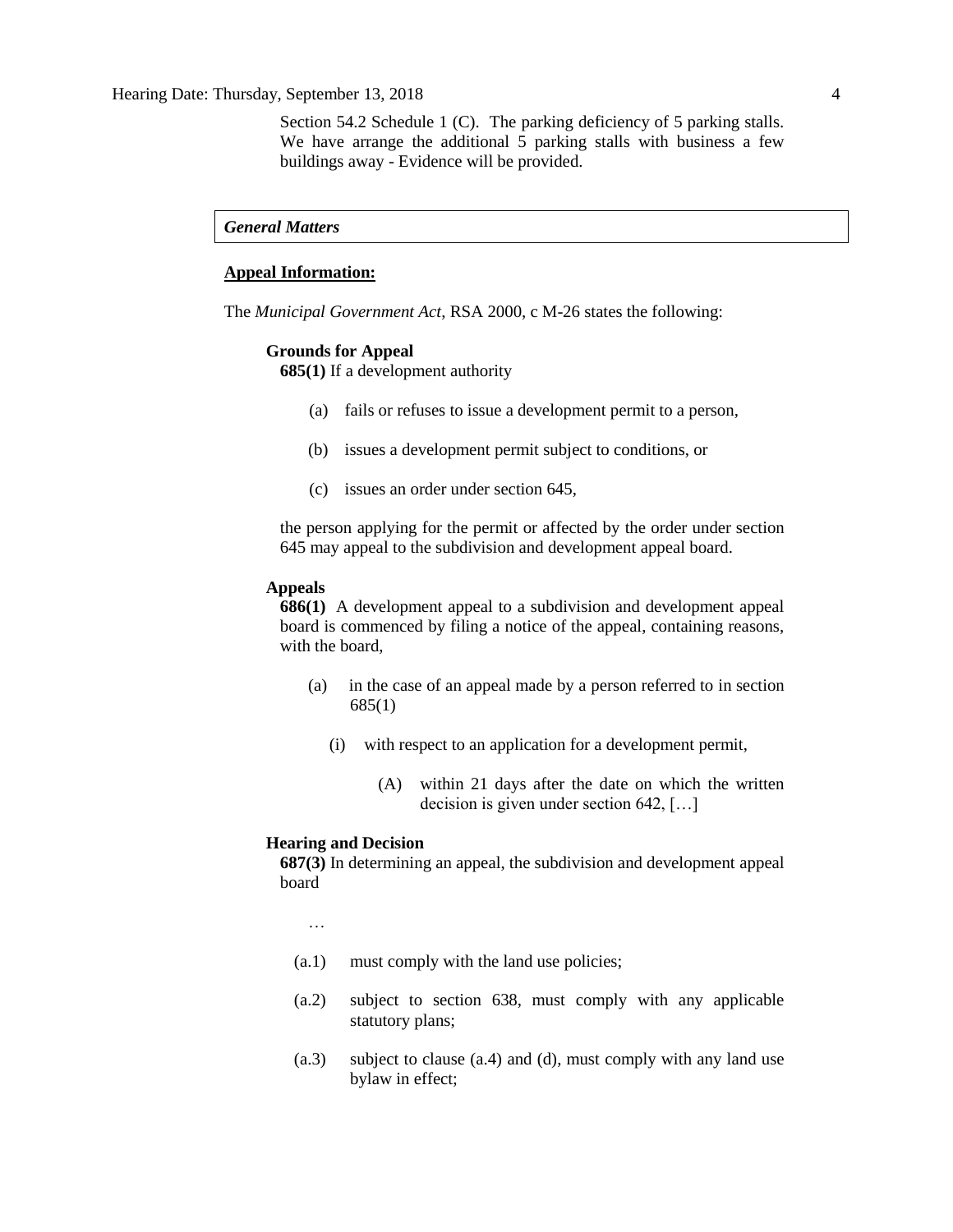…

- (c) may confirm, revoke or vary the order, decision or development permit or any condition attached to any of them or make or substitute an order, decision or permit of its own;
- (d) may make an order or decision or issue or confirm the issue of a development permit even though the proposed development does not comply with the land use bylaw if, in its opinion,
	- (i) the proposed development would not
		- (A) unduly interfere with the amenities of the neighbourhood, or
		- (B) materially interfere with or affect the use, enjoyment or value of neighbouring parcels of land,

and

(ii) the proposed development conforms with the use prescribed for that land or building in the land use bylaw.

### **General Provisions from the** *Edmonton Zoning Bylaw:*

Under section 340.3(7), **Child Care Services** is a **Discretionary Use** in the (CB2) General Business Zone.

Under section 7.8(2), **Child Care Services** means:

a development intended to provide care, educational activities and supervision for groups of seven or more children under 13 years of age during the day or evening, but does not generally include overnight accommodation. This Use typically includes daycare centres; out-ofschool care centres; preschools; and dayhomes/group family care providing child care to seven or more children within the care provider's residence.

Section 340.1 states that the **General Purpose** of the **(CB2) General Business Zone** is "to provide for businesses that require large Sites and a location with good visibility and accessibility along, or adjacent to, major public roadways."

Section 819.1 states that the **General Purpose** of the **Main Streets Overlay** is to:

to encourage and strengthen the pedestrian-oriented character of Edmonton's main street commercial areas that are located in proximity to residential and transit-oriented areas, by providing visual interest, transparent storefront displays, and amenities for pedestrians.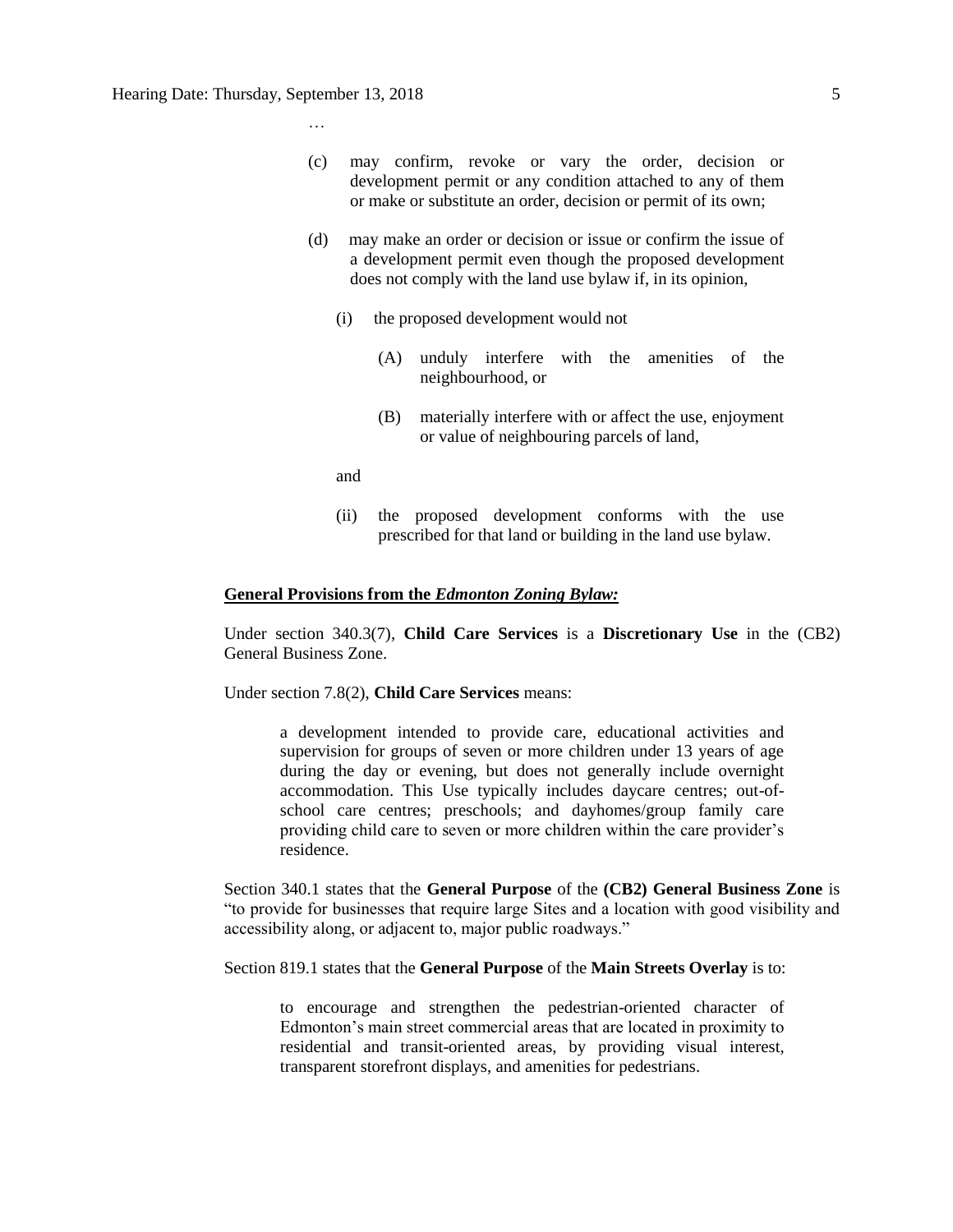### *Discretionary Use*

### **Development Officer's Determination**

**The proposed development, a Child Care Service is listed as a Discretionary Use in the CB2 Zone. Discretionary Uses means those uses of land, buildings or structures for which Permits may be issued only at the discretion of the Development Officer. In the opinion of the Development Officer, the proposed development is not a suitable use in the context of the site, and refused for the following reasons:**  [unedited]

### *Location requirements*

Section 80.2(a) states:

No portion of a Child Care Services Use, including the building bay and on-Site outdoor play space, where provided, shall be located adjacent to a building bay with an approved development permit for the following Uses:

## **i. Automotive and Equipment Repair Shops**

- ii. Fleet Services
- iii. Funeral, Cremation and Internment Services
- iv. General Industrial Uses
- v. Rapid Drive-through Vehicle Services, or
- vi. Vehicle and Equipment Sales/Rentals.

### **Development Officer's Determination**

**1. Section 80.2.a(v.) - No portion of a Child Care Services Use, including the building bay and on-Site outdoor play space, where provided, shall be located adjacent to a building bay with an approved development permit for Automotive and Equipment Repair Shops.**

**The proposed Child Care Service is located adjacent to a building bay with an approved development permit for an Automotive and Equipment Repair Shop. Reference Development Permit number 013748966-001** [unedited]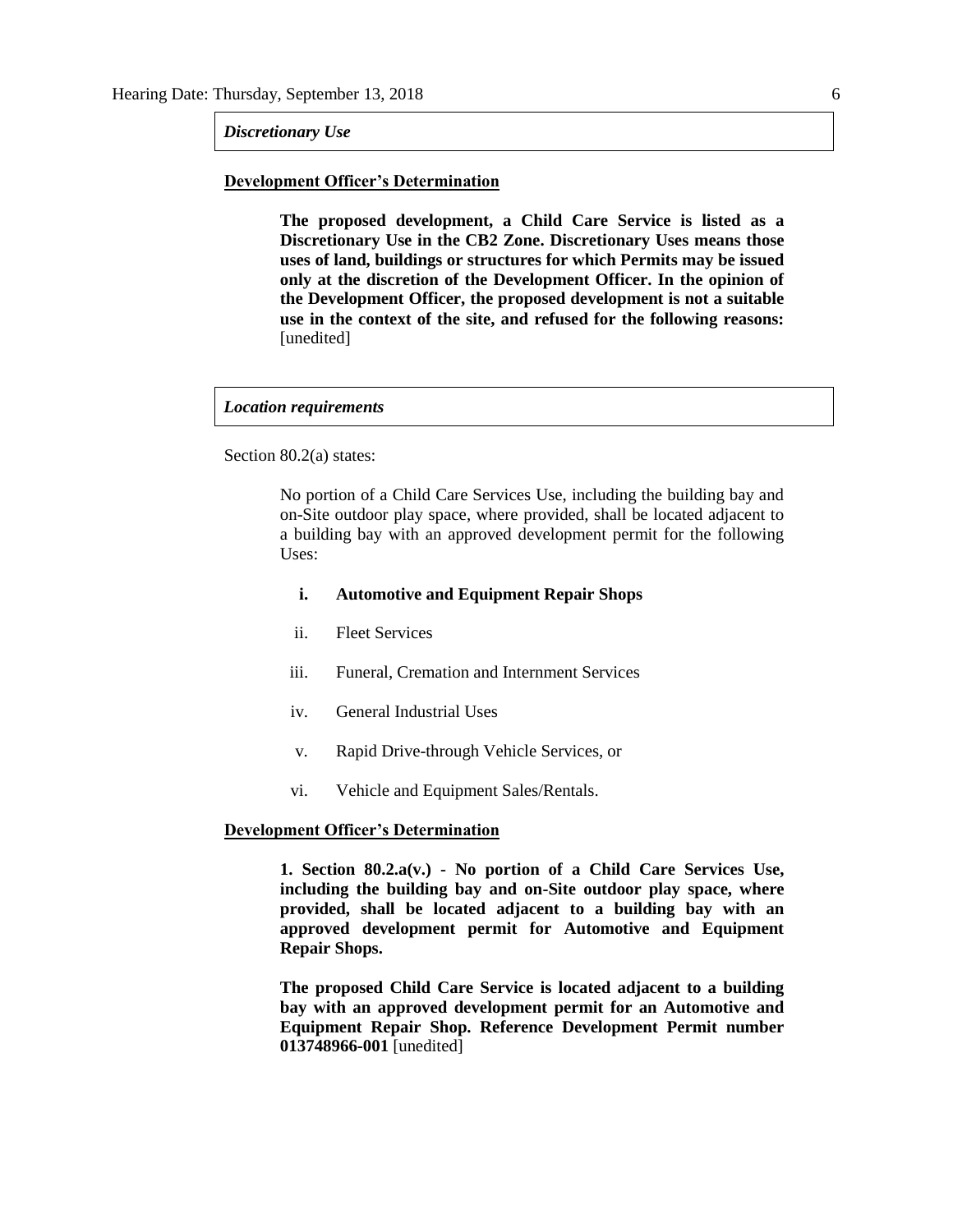## *Parking*

Section 819.3(11) of the Main Streets Overlay states "The minimum number of off-street parking spaces required shall be in accordance with Section 54, Schedule 1C."

Section 54.2, Schedule 1C provides the following with respect to **Non-Residential and non-Residential Related Uses**:

| Use of Building or Site           | <b>Minimum or Maximum Number</b><br>of Parking Spaces Required |
|-----------------------------------|----------------------------------------------------------------|
| 7. All other non-residential Uses | 1 parking space per $100.0 \text{ m}^2$ of<br>Floor Area       |

Under section 6.1, **Floor Area** means:

the total Floor Area of the building or structure, contained within the outside surface of the exterior and Basement walls, provided that in the case of a wall containing windows, the glazing line of windows may be used.

### **Development Officer's Determination**

**2. Section 54.2 Schedule 1(C) - Parking shall be provided at 1 parking space per 100.0m2 of Floor Area**

**The proposed Child Care Service has provided 1 parking stall instead of 6. The deficiency of 5 parking stalls is concerning to Transportation and Parking Services. In the opinion of the Development Officer, the parking deficiency is significant and would have a negative impact on the surrounding properties.** [unedited]

### Notice to Applicant/Appellant

Provincial legislation requires that the Subdivision and Development Appeal Board issue its official decision in writing within fifteen days of the conclusion of the hearing.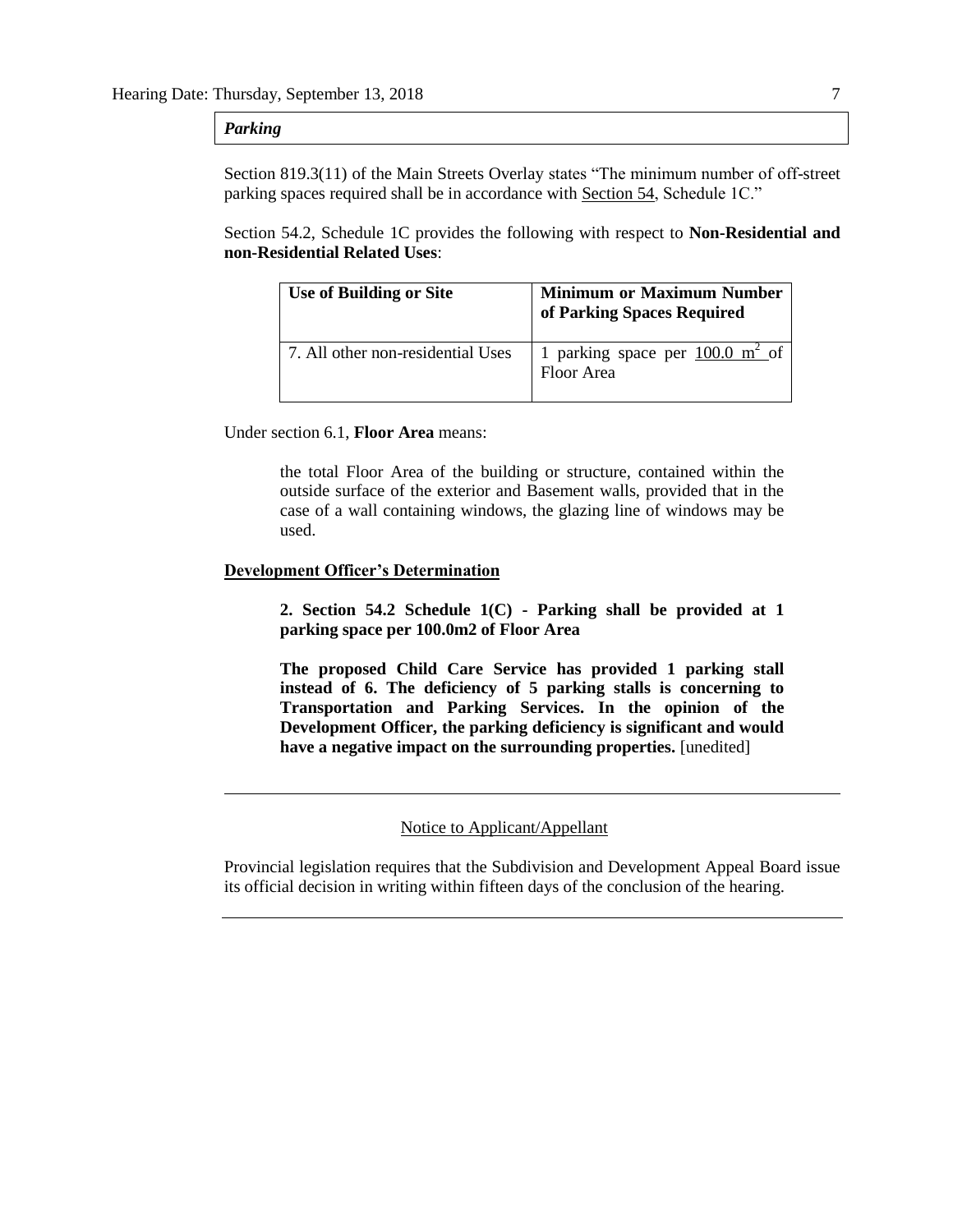|                                                                                                                                                                                                                                                                                                                                                                                                                                |                                                                                                                                                                                                             | Project Number: 284186541-001<br>JUN 05, 2018<br><b>Application Date:</b> |  |  |  |
|--------------------------------------------------------------------------------------------------------------------------------------------------------------------------------------------------------------------------------------------------------------------------------------------------------------------------------------------------------------------------------------------------------------------------------|-------------------------------------------------------------------------------------------------------------------------------------------------------------------------------------------------------------|---------------------------------------------------------------------------|--|--|--|
| <b><i><u><b>MONTON</b></u></i></b>                                                                                                                                                                                                                                                                                                                                                                                             |                                                                                                                                                                                                             | Printed:<br>August 16, 2018 at 8:16 AM<br>1 of 2<br>Page:                 |  |  |  |
| <b>Application for</b>                                                                                                                                                                                                                                                                                                                                                                                                         |                                                                                                                                                                                                             |                                                                           |  |  |  |
|                                                                                                                                                                                                                                                                                                                                                                                                                                | <b>Major Development Permit</b>                                                                                                                                                                             |                                                                           |  |  |  |
| This document is a Development Permit Decision for the development application described below.                                                                                                                                                                                                                                                                                                                                |                                                                                                                                                                                                             |                                                                           |  |  |  |
| Applicant                                                                                                                                                                                                                                                                                                                                                                                                                      | Property Address(es) and Legal Description(s)                                                                                                                                                               |                                                                           |  |  |  |
|                                                                                                                                                                                                                                                                                                                                                                                                                                | 9639 - 82 AVENUE NW                                                                                                                                                                                         |                                                                           |  |  |  |
|                                                                                                                                                                                                                                                                                                                                                                                                                                | Plan 4575S Blk 12 Lots 1-7                                                                                                                                                                                  |                                                                           |  |  |  |
|                                                                                                                                                                                                                                                                                                                                                                                                                                | <b>Specific Address(es)</b>                                                                                                                                                                                 |                                                                           |  |  |  |
|                                                                                                                                                                                                                                                                                                                                                                                                                                | Building: 9645 - 82 AVENUE NW                                                                                                                                                                               |                                                                           |  |  |  |
| <b>Scope of Application</b>                                                                                                                                                                                                                                                                                                                                                                                                    |                                                                                                                                                                                                             |                                                                           |  |  |  |
| To Change the Use from General Retail Store to a Child Care Service (140 Children) and to construct exterior alterations (new<br>outdoor playspace).                                                                                                                                                                                                                                                                           |                                                                                                                                                                                                             |                                                                           |  |  |  |
| <b>Permit Details</b>                                                                                                                                                                                                                                                                                                                                                                                                          |                                                                                                                                                                                                             |                                                                           |  |  |  |
| <b>Class of Permit:</b>                                                                                                                                                                                                                                                                                                                                                                                                        | <b>Contact Person:</b>                                                                                                                                                                                      |                                                                           |  |  |  |
| Gross Floor Area (sq.m.):                                                                                                                                                                                                                                                                                                                                                                                                      | Lot Grading Needed?: N                                                                                                                                                                                      |                                                                           |  |  |  |
| New Sewer Service Required: N                                                                                                                                                                                                                                                                                                                                                                                                  | NumberOfMainFloorDwellings: 0                                                                                                                                                                               |                                                                           |  |  |  |
| Site Area (sq. m.): 2819                                                                                                                                                                                                                                                                                                                                                                                                       | Stat. Plan Overlay/Annex Area: (none)                                                                                                                                                                       |                                                                           |  |  |  |
| I/We certify that the above noted details are correct.                                                                                                                                                                                                                                                                                                                                                                         |                                                                                                                                                                                                             |                                                                           |  |  |  |
| Applicant signature:                                                                                                                                                                                                                                                                                                                                                                                                           |                                                                                                                                                                                                             |                                                                           |  |  |  |
| <b>Development Application Decision</b>                                                                                                                                                                                                                                                                                                                                                                                        |                                                                                                                                                                                                             |                                                                           |  |  |  |
| Refused                                                                                                                                                                                                                                                                                                                                                                                                                        |                                                                                                                                                                                                             |                                                                           |  |  |  |
| Issue Date: Aug 15, 2018 Development Authority: KIM, JENNIFER                                                                                                                                                                                                                                                                                                                                                                  |                                                                                                                                                                                                             |                                                                           |  |  |  |
| <b>Reason for Refusal</b>                                                                                                                                                                                                                                                                                                                                                                                                      |                                                                                                                                                                                                             |                                                                           |  |  |  |
| The proposed development, a Child Care Service is listed as a Discretionary Use in the CB2 Zone. Discretionary Uses means those<br>uses of land, buildings or structures for which Permits may be issued only at the discretion of the Development Officer. In the<br>opinion of the Development Officer, the proposed development is not a suitable use in the context of the site, and refused for the<br>following reasons: |                                                                                                                                                                                                             |                                                                           |  |  |  |
| 1. Section $80.2.a(v)$ - No portion of a Child Care Services Use, including the building bay and on-Site outdoor play space, where<br>provided, shall be located adjacent to a building bay with an approved development permit for Automotive and Equipment Repair<br>Shops.                                                                                                                                                  |                                                                                                                                                                                                             |                                                                           |  |  |  |
|                                                                                                                                                                                                                                                                                                                                                                                                                                | The proposed Child Care Service is located adjacent to a building bay with an approved development permit for an Automotive and<br>Equipment Repair Shop. Reference Development Permit number 013748966-001 |                                                                           |  |  |  |
| 2. Section 54.2 Schedule 1(C) - Parking shall be provided at 1 parking space per 100.0m2 of Floor Area                                                                                                                                                                                                                                                                                                                         |                                                                                                                                                                                                             |                                                                           |  |  |  |
| The proposed Child Care Service has provided 1 parking stall instead of 6. The deficiency of 5 parking stalls is concerning to<br>Transportation and Parking Services. In the opinion of the Development Officer, the parking deficiency is significant and would<br>have a negative impact on the surrounding properties.                                                                                                     |                                                                                                                                                                                                             |                                                                           |  |  |  |
|                                                                                                                                                                                                                                                                                                                                                                                                                                |                                                                                                                                                                                                             |                                                                           |  |  |  |
|                                                                                                                                                                                                                                                                                                                                                                                                                                |                                                                                                                                                                                                             |                                                                           |  |  |  |
|                                                                                                                                                                                                                                                                                                                                                                                                                                |                                                                                                                                                                                                             |                                                                           |  |  |  |
|                                                                                                                                                                                                                                                                                                                                                                                                                                |                                                                                                                                                                                                             |                                                                           |  |  |  |
|                                                                                                                                                                                                                                                                                                                                                                                                                                | THIS IS NOT A PERMIT                                                                                                                                                                                        |                                                                           |  |  |  |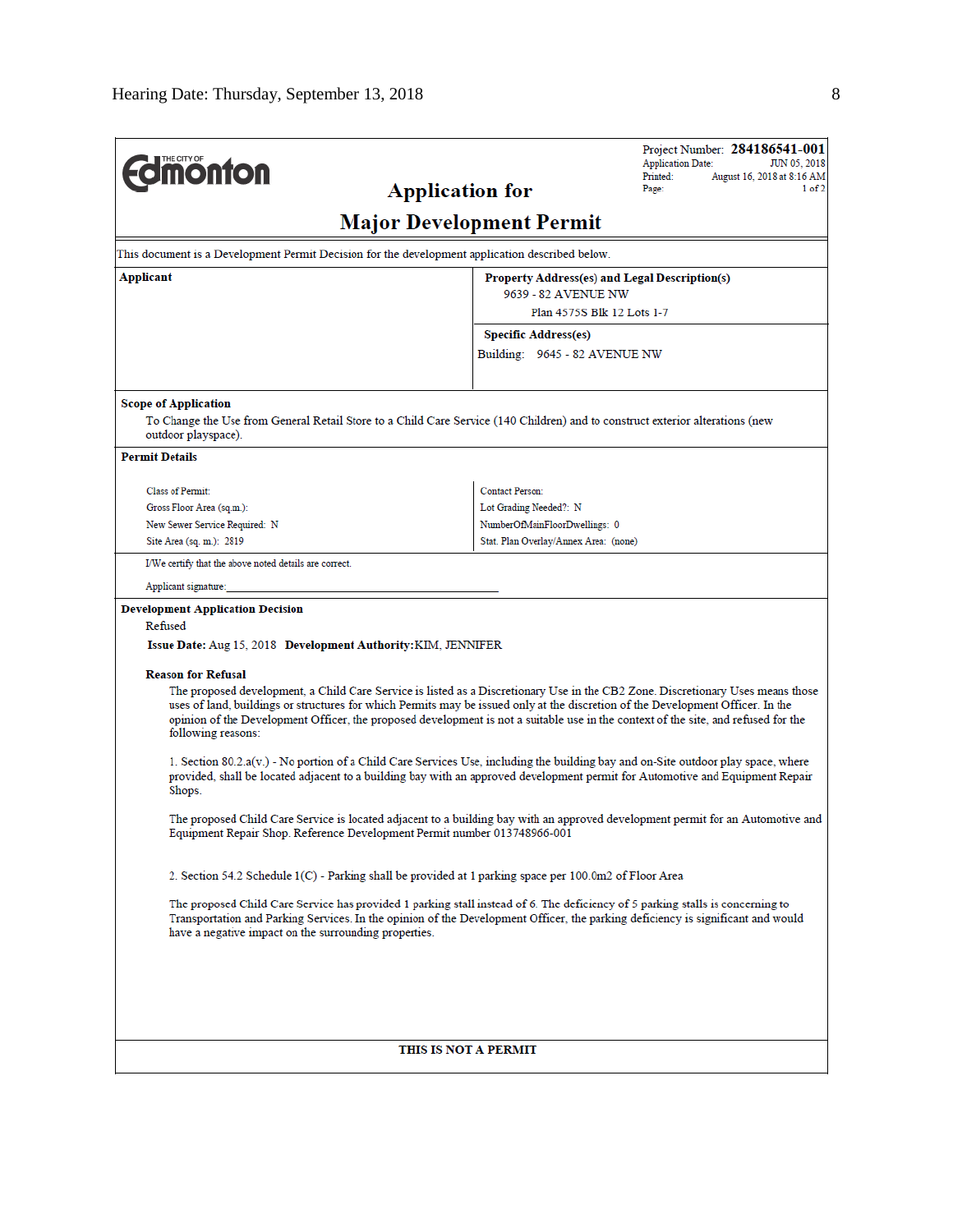| <b>difficultion</b>                                                                 |                                                                                                                                                                               | <b>Application for</b>                     |                      | <b>Application Date:</b><br>Printed:<br>Page: | Project Number: 284186541-001<br>JUN 05, 2018<br>August 16, 2018 at 8:16 AM<br>2 of 2 |  |  |  |
|-------------------------------------------------------------------------------------|-------------------------------------------------------------------------------------------------------------------------------------------------------------------------------|--------------------------------------------|----------------------|-----------------------------------------------|---------------------------------------------------------------------------------------|--|--|--|
|                                                                                     |                                                                                                                                                                               | <b>Major Development Permit</b>            |                      |                                               |                                                                                       |  |  |  |
| <b>Rights of Appeal</b>                                                             | The Applicant has the right of appeal within 21 days after the date on which the decision is made, as outlined in Section 683<br>through 689 of the Municipal Government Act. |                                            |                      |                                               |                                                                                       |  |  |  |
| Fees                                                                                |                                                                                                                                                                               |                                            |                      |                                               |                                                                                       |  |  |  |
| Major Dev. Application Fee<br><b>Total GST Amount:</b><br><b>Totals for Permit:</b> | <b>Fee Amount</b><br>\$326.00<br>\$0.00<br>\$326.00                                                                                                                           | <b>Amount Paid</b><br>\$326.00<br>\$326.00 | Receipt#<br>05078518 | <b>Date Paid</b><br>Jun 05, 2018              |                                                                                       |  |  |  |
|                                                                                     |                                                                                                                                                                               |                                            |                      |                                               |                                                                                       |  |  |  |
|                                                                                     |                                                                                                                                                                               | THIS IS NOT A PERMIT                       |                      |                                               |                                                                                       |  |  |  |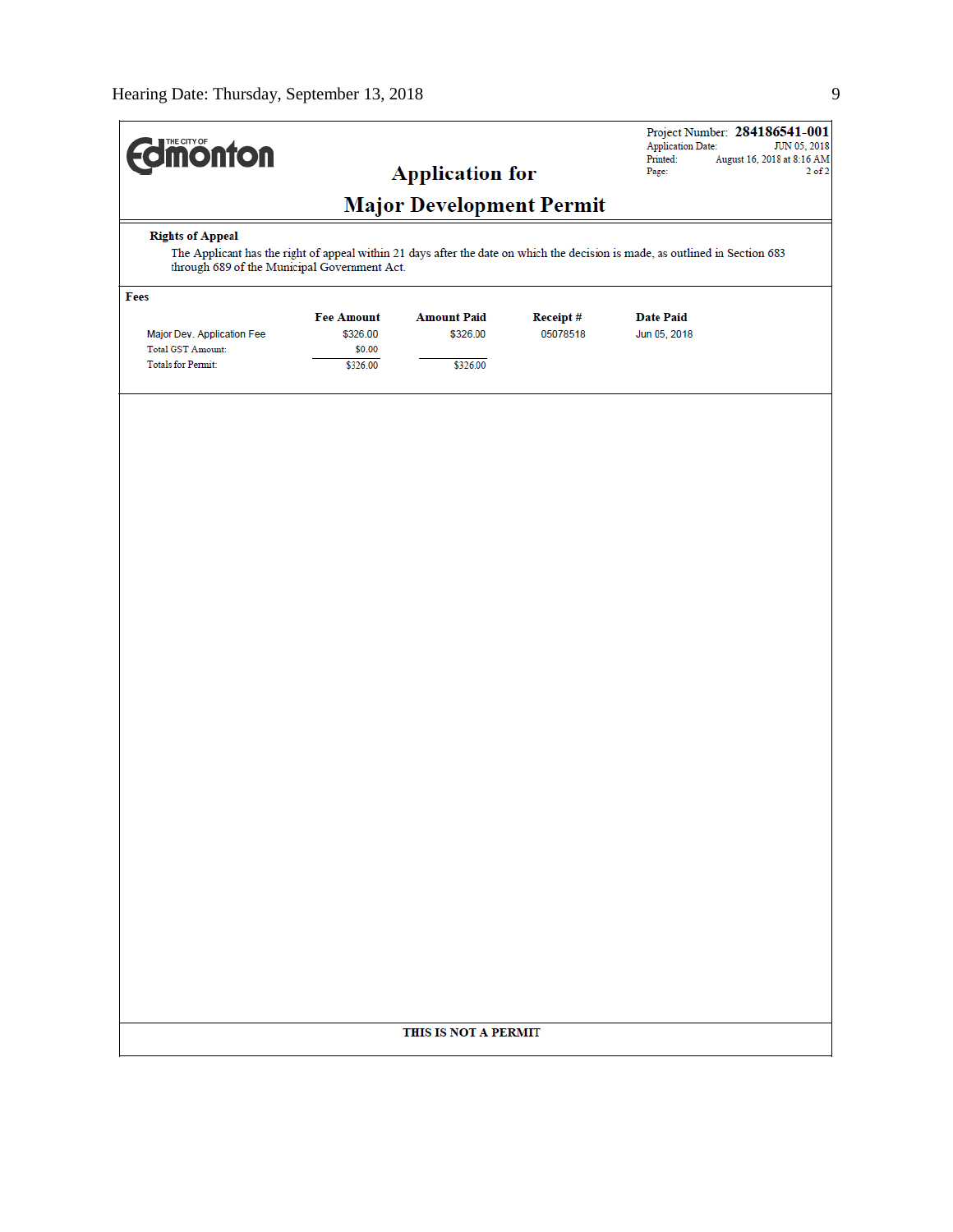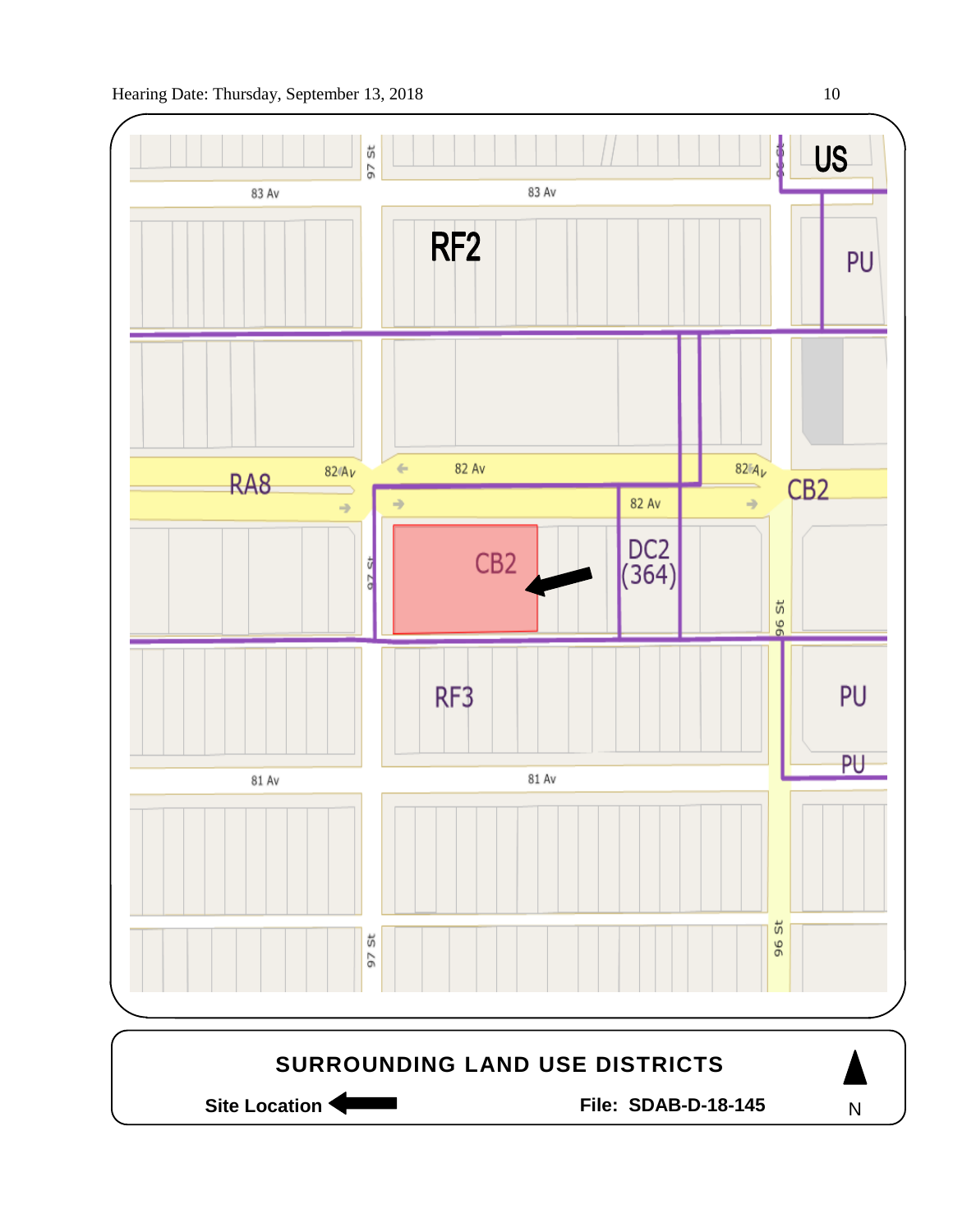| AN APPEAL FROM THE DECISION OF THE DEVELOPMENT OFFICER |                                        |  |  |  |  |
|--------------------------------------------------------|----------------------------------------|--|--|--|--|
| <b>APPELLANT:</b>                                      |                                        |  |  |  |  |
| APPLICATION NO.:                                       | 279104362-001                          |  |  |  |  |
| <b>APPLICATION TO:</b>                                 | Construct a Garden Suite               |  |  |  |  |
| DECISION OF THE<br>DEVELOPMENT AUTHORITY:              | Refused                                |  |  |  |  |
| DECISION DATE:                                         | July 18, 2018                          |  |  |  |  |
| DATE OF APPEAL:                                        | August 17, 2018                        |  |  |  |  |
| <b>MUNICIPAL DESCRIPTION</b><br>OF SUBJECT PROPERTY:   | 11146 - 66 Street NW                   |  |  |  |  |
| LEGAL DESCRIPTION:                                     | Plan 600U Blk 13 Lots 23-24            |  |  |  |  |
| ZONE:                                                  | (RF1) Single Detached Residential Zone |  |  |  |  |
| <b>OVERLAY:</b>                                        | Mature Neighbourhood Overlay           |  |  |  |  |
| <b>STATUTORY PLAN:</b>                                 | N/A                                    |  |  |  |  |
|                                                        |                                        |  |  |  |  |

# AN APPEAL FROM THE DECISION OF THE DEVELOPMENT OFFICER

## *Grounds for Appeal*

The Appellant provided the following reasons for appealing the decision of the Development Authority:

My clients garden suite was refused due to the site coverages & suite size. When my clients began the design of their garden suite two years ago with the architect they were going by the older bylaws that were in place at the time. They invested heavily in fee for the design and drawings and time and energy. As you know to build a custom product such as a garden suite there is a tremendous amount of effort that goes into making the home you dream of once the process of design is complete with the architect. Now they have invested in a product that no longer fits the current bylaws. The structure is still plenty under the maximum sq footage of the lot combined with the principal dwelling and has full support of the neighbours and the community.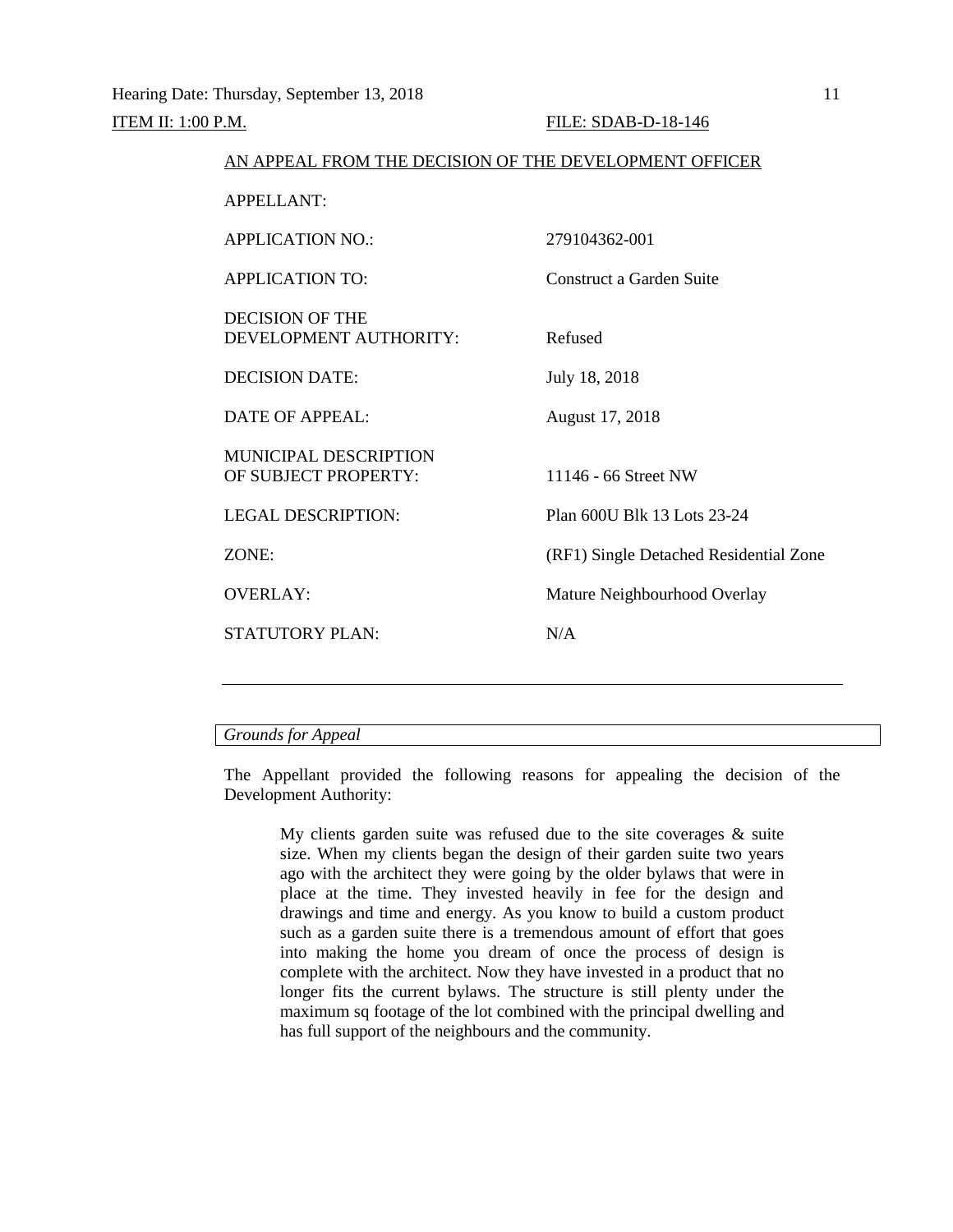### *General Matters*

**The decision of approval by the Development Officer is dated July 18, 2018. The Notice of Appeal was filed on August 17, 2018.** 

### **Appeal Information:**

Section 15 of Subdivision and Development Appeal Board Bylaw 18307 states "the fees for filing an appeal are those prescribed in Schedule B - Fees."

Section 21(1) of the *Edmonton Zoning Bylaw* states "Subject to the provisions of the *Municipal Government Act*, any person applying for a Development Permit may appeal the decision of the Development Officer to the Subdivision and Development Appeal Board by filing a written notice of appeal with the Subdivision and Development Appeal Board within 21 days after the date a decision concerning the Development Permit was made."

The *Municipal Government Act*, RSA 2000, c M-26 states the following:

### **Fees**

**630.1** A council may establish and charge fees for matters under this Part.

### **Grounds for Appeal**

**685(1)** If a development authority

- (a) fails or refuses to issue a development permit to a person,
- (b) issues a development permit subject to conditions, or
- (c) issues an order under section 645,

the person applying for the permit or affected by the order under section 645 may appeal to the subdivision and development appeal board.

### **Appeals**

**686(1)** A development appeal to a subdivision and development appeal board is commenced by filing a notice of the appeal, containing reasons, with the board,

(a) in the case of an appeal made by a person referred to in section  $685(1)$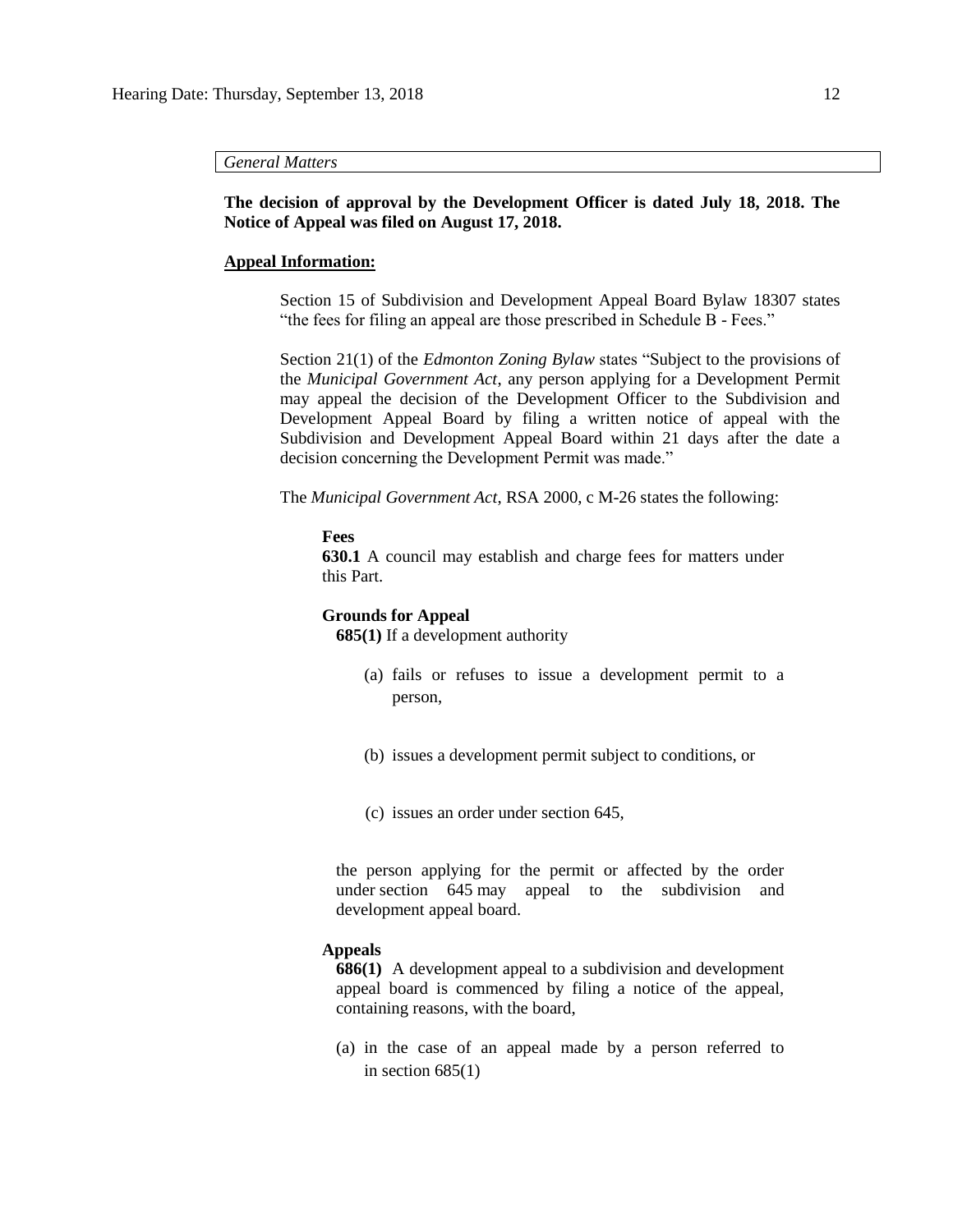- (i) with respect to an application for a development permit,
	- (A) within 21 days after the date on which the written decision is given under section 642,

## **Permitted and discretionary uses**

**642**(1) When a person applies for a development permit in respect of a development provided for by a land use bylaw pursuant to section  $640(2)(b)(i)$ , the development authority must, if the application otherwise conforms to the land use bylaw and is complete in accordance with section 683.1, issue a development permit with or without conditions as provided for in the land use bylaw.

(2) When a person applies for a development permit in respect of a development that may, in the discretion of a development authority, be permitted pursuant to section  $640(2)(b)(ii)$ , the development authority may, if the application is complete in accordance with section 683.1, issue a development permit with or without conditions as provided for in the land use bylaw.

(3) A decision of a development authority on an application for a development permit must be in writing, and a copy of the decision, together with a written notice specifying the date on which the written decision was given and containing any other information required by the regulations, must be given or sent to the applicant on the same day the written decision is given.

(4) If a development authority refuses an application for a development permit, the decision must include the reasons for the refusal.

(5) Despite subsections (1) and (2), a development authority must not issue a development permit if the proposed development does not comply with the applicable requirements of regulations under the Gaming, Liquor and Cannabis Act respecting the location of premises described in a cannabis licence and distances between those premises and other premises.

### **Hearing and Decision**

**687(3)** In determining an appeal, the subdivision and development appeal board

- …
- (a.1) must comply with the land use policies;
- (a.2) subject to section 638, must comply with any applicable statutory plans;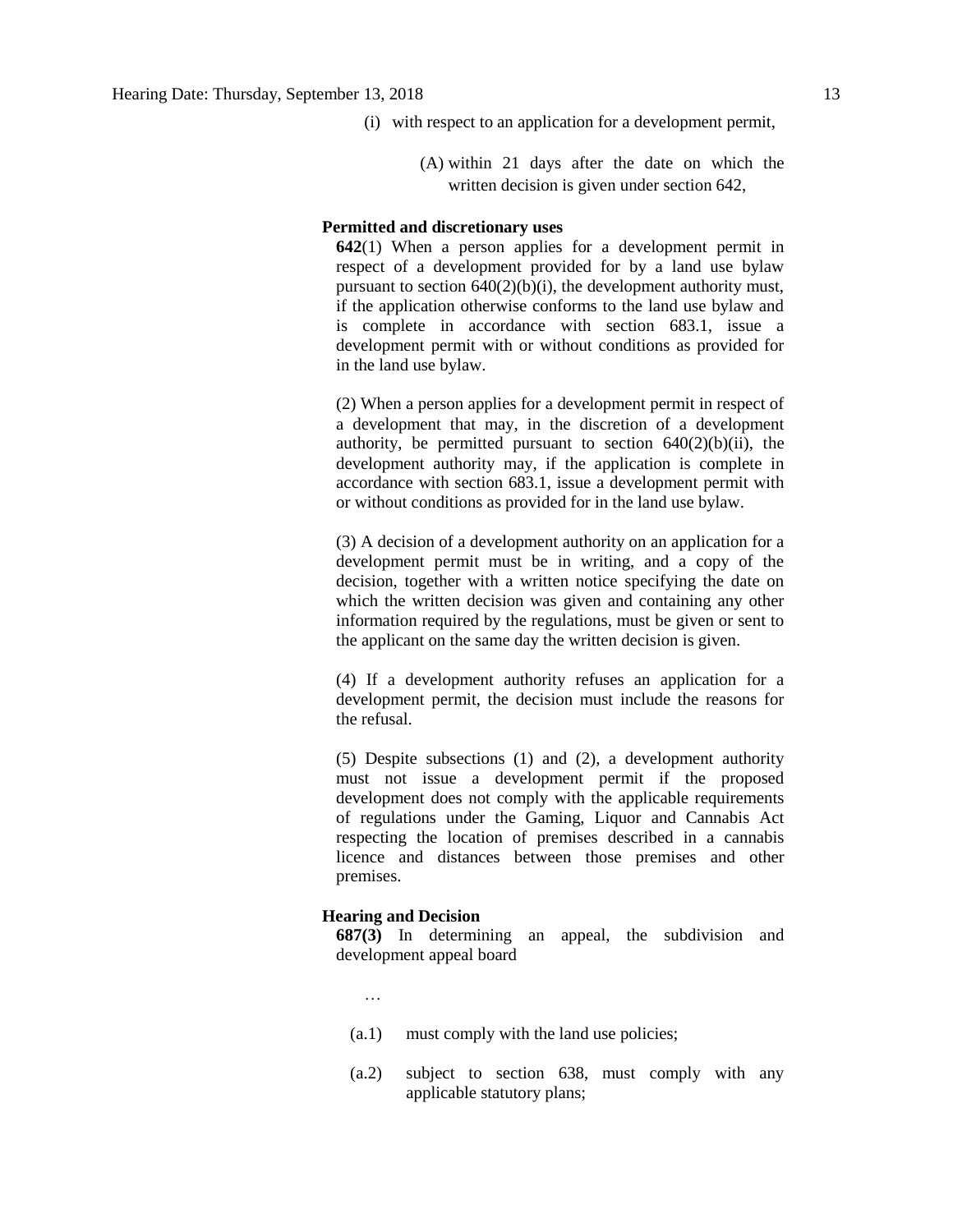- (a.3) subject to clause (a.4) and (d), must comply with any land use bylaw in effect;
	- …
	- (c) may confirm, revoke or vary the order, decision or development permit or any condition attached to any of them or make or substitute an order, decision or permit of its own;
	- (d) may make an order or decision or issue or confirm the issue of a development permit even though the proposed development does not comply with the land use bylaw if, in its opinion,
		- (i) the proposed development would not
			- (A) unduly interfere with the amenities of the neighbourhood, or
			- (B) materially interfere with or affect the use, enjoyment or value of neighbouring parcels of land,
		- and
		- (ii) the proposed development conforms with the use prescribed for that land or building in the land use bylaw.

### **General Provisions from the** *Edmonton Zoning Bylaw*

## Section 110.2(1) states a **Garden Suite** is a **Permitted Use** in the **(RF1) Single Detached Residential Zone.**

Under Section 7.2(3), **Garden Suite** means an Accessory building containing a Dwelling, which is located separate from the principal Use which is Single Detached Housing, and which may contain a Parking Area. A Garden Suite has cooking facilities, food preparation, sleeping and sanitary facilities which are separate from those of the principal Dwelling located on the Site. This Use Class does not include Secondary Suites, Blatchford Lane Suites, or Blatchford Accessory Suites.

Section 110.1 states that the **General Purpose** of the **(RF1) Single Detached Residential Zone** is to provide for Single Detached Housing while allowing other forms of small scale housing in the form of Secondary Suites, and Garden Suites, as well as Semi-detached Housing and Duplex Housing under certain conditions.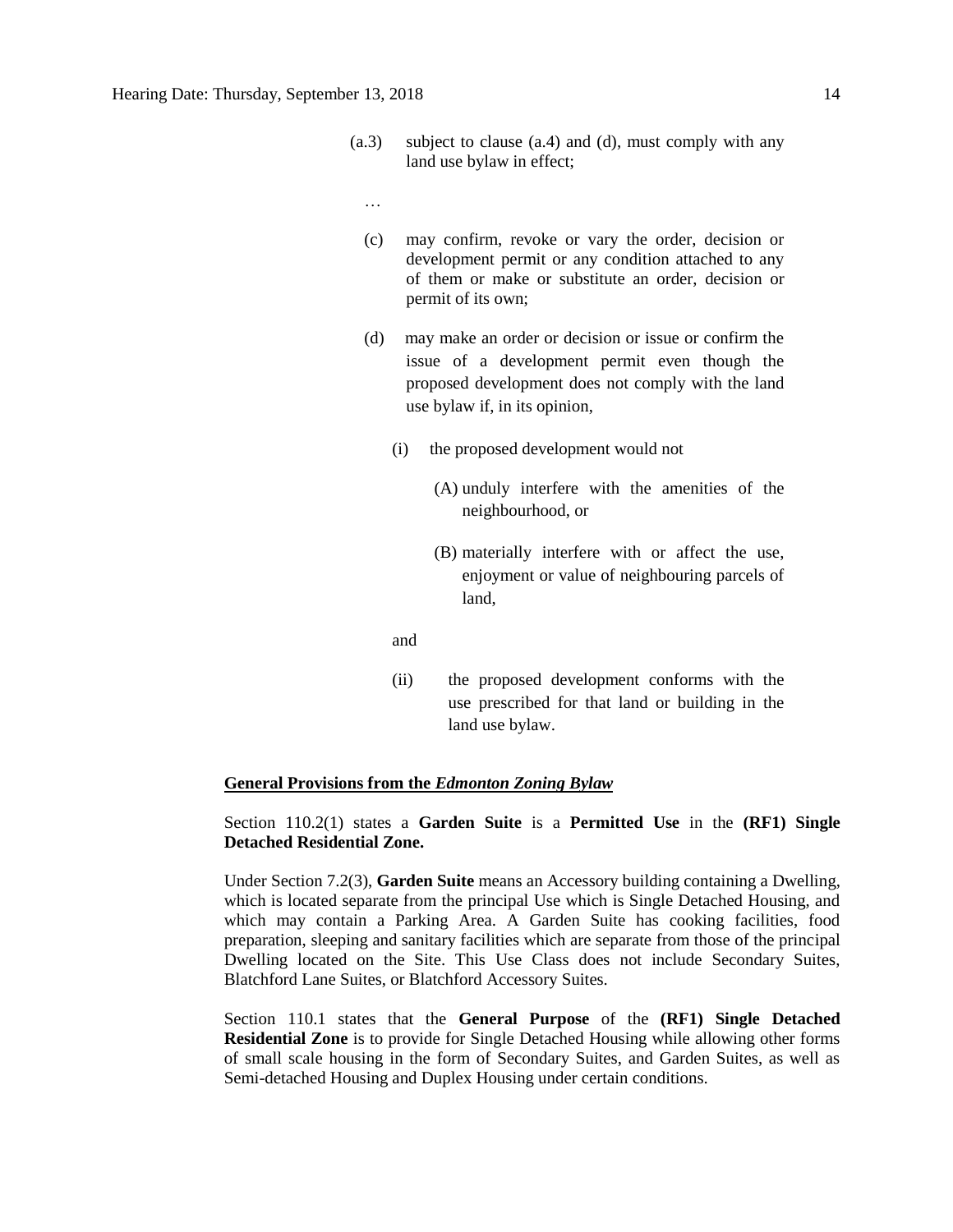### *Floor Area*

Section 87.4 states the maximum total Floor Area for a Garden Suite shall be 120 square metres.

### **Development Officer's Determination**

Floor Area - The maximum total Floor Area for a Garden Suite is 143m2 instead of 120m2 (Section 87.4).

### *Second Storey Floor Area*

Section 87.5(d) states in the RF1, RF2, RF3, RF4, RF5, RF6, RA7, RA8, and RA9 Zones, the maximum Second Storey Floor Area shall be 50 square metres.

### **Development Officer's Determination**

Floor Area - The maximum Second Storey Floor Area is 60m2 instead of 50m2 (Section 87.5.d).

### *Site Coverage*

Under Section 6.1, **Site Coverage** means the total horizontal area of all buildings or structures on a Site which are located at or higher than 1.0 metres above Grade, including Accessory buildings or Structures, calculated by perpendicular projection onto a horizontal plane from one point located at an infinite distance above all buildings and structures on the Site. This definition shall not include:

- a. steps, eaves, cornices, and similar projections;
- b. driveways, aisles and parking lots unless they are part of a Parking Garage which extends [1.0](javascript:void(0);) metres or more above Grade; or
- c. unenclosed inner and outer courts, terraces and patios where these are less than [1.0](javascript:void(0);) metres above Grade.

Section 140.4(7)(a) states maximum Site Coverage shall be as follows:

|                  | Principal  | Accessory  | Principal        | Site<br>Total |
|------------------|------------|------------|------------------|---------------|
|                  | Dwelling   | building   | building<br>with | Coverage      |
|                  | building   |            | attached         |               |
|                  |            |            | Garage           |               |
| Single           | 28 percent | 12 percent | 40 percent       | 40 percent    |
| Detached<br>and  |            |            |                  |               |
| Duplex           |            |            |                  |               |
| Housing $-$ Site |            |            |                  |               |
| area 300 square  |            |            |                  |               |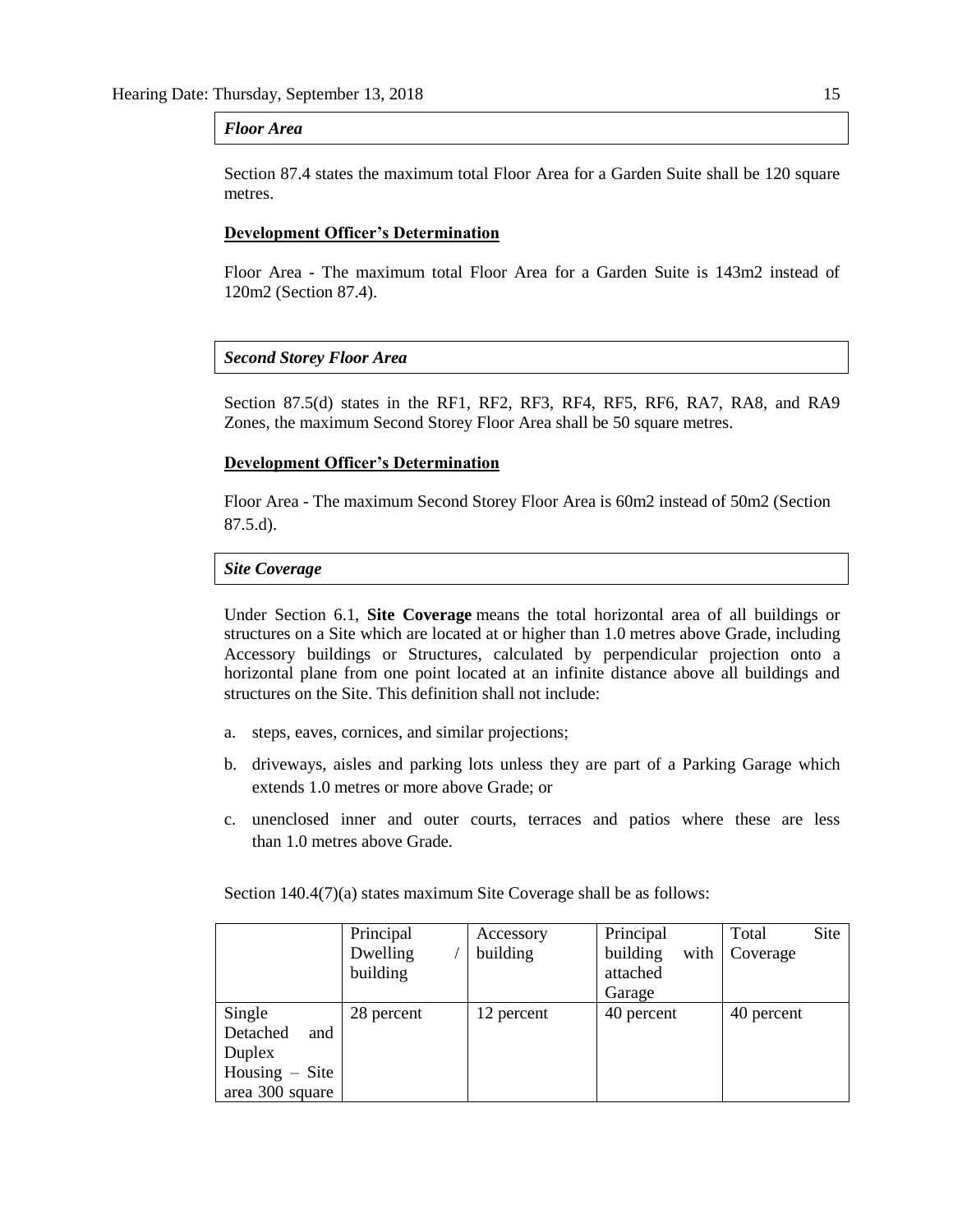| metres  | or |  |  |
|---------|----|--|--|
| greater |    |  |  |

Section 50.3(4) states the Site Coverage of Accessory buildings or structures shall not exceed 12 percent.

Section 87.6 states Notwithstanding the maximum Site Coverage prescribed for Accessory Buildings in the underlying Zone:

- a. in the [RF1,](javascript:BSSCPopup() [RF2,](javascript:BSSCPopup() [RF3,](javascript:BSSCPopup() [RF4,](javascript:BSSCPopup() [RF5,](javascript:BSSCPopup() [RF6,](javascript:BSSCPopup() [RA7,](javascript:BSSCPopup() [RA8,](javascript:BSSCPopup() and [RA9](javascript:BSSCPopup() Zones:
	- i. the maximum Site Coverage of a Garden Suite shall be in accordance with the following:
		- A. the total maximum Site Coverage of the Garden Suite and other Accessory buildings shall not exceed 18 percent;
		- B. the total maximum Site Coverage of other Accessory buildings and any Parking Area within the Garden Suite shall not exceed 12 percent; and
		- C. the total maximum Site Coverage including Accessory buildings and the principal Dwelling shall not exceed the total maximum Site Coverage as prescribed by the regulations of the underlying Zone by more than 2 percent of Site Area.

| Site Area:                          | 565.85 square metres |
|-------------------------------------|----------------------|
| 12 percent Allowable Site Coverage: | 67.90 square metres  |
| 28 percent Allowable Site Coverage: | 158.44 square metres |
| 40 percent Allowable Site Coverage: | 226.34 square metres |
| <b>Accessory Building:</b>          | 84.21 square metres  |
| Principal Dwelling:                 | 102.84 square metres |
| Proposed Total Site Coverage:       | 187.05 square metres |

**The maximum allowable Site Coverage for an Accessory Building is 67.90 square metres, proposed is 84.21 square metres, which exceeds the maximum allowable Site Coverage for an Accessory Building by 16.31 square metres.**

### **Development Officer's Determination**

Site Coverage - The maximum Site Coverage for Parking Area within the Garden Suite is 14% instead of 12% (Section 87.6.a.i.B).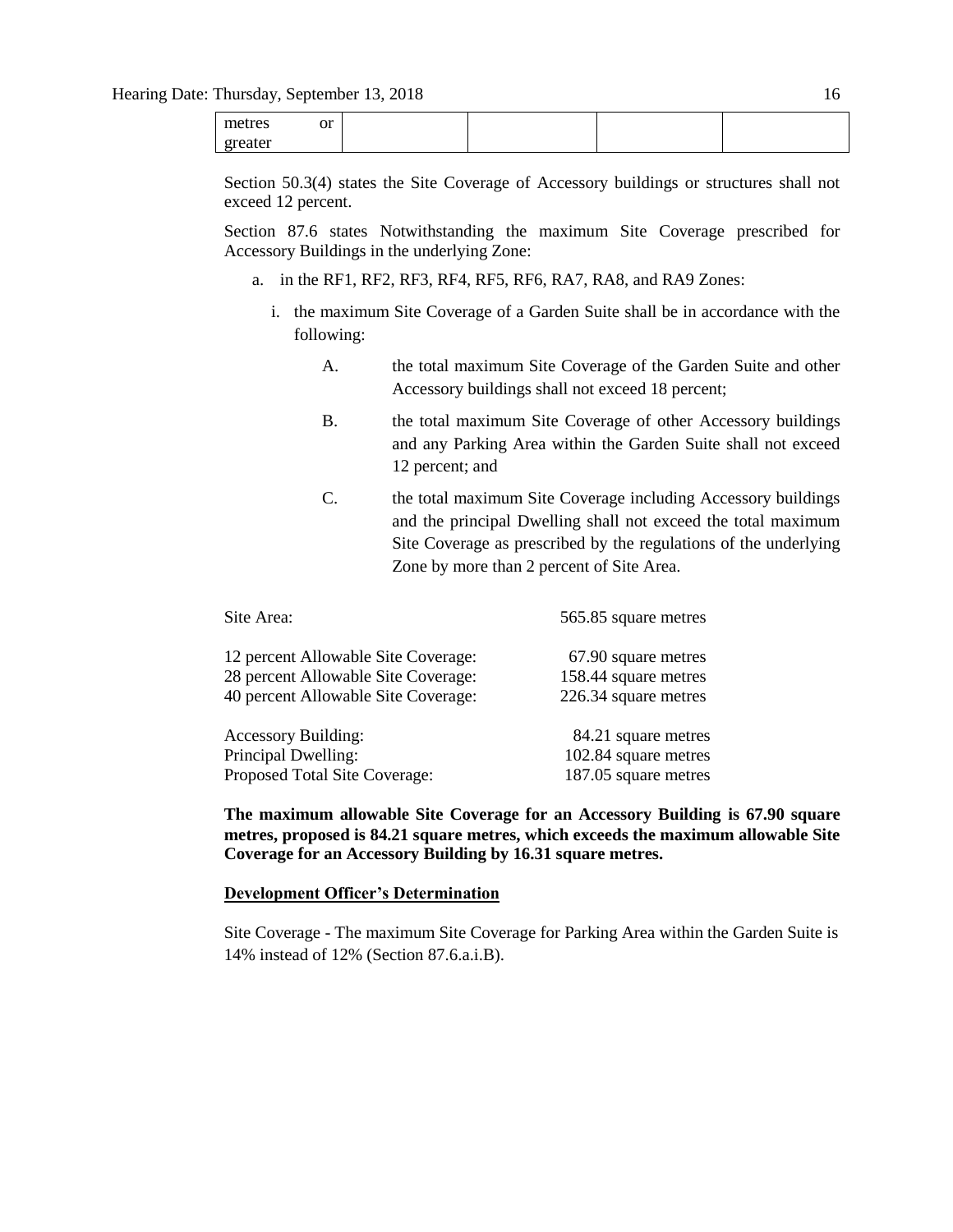# Notice to Applicant/Appellant

Provincial legislation requires that the Subdivision and Development Appeal Board issue its official decision in writing within fifteen days of the conclusion of the hearing.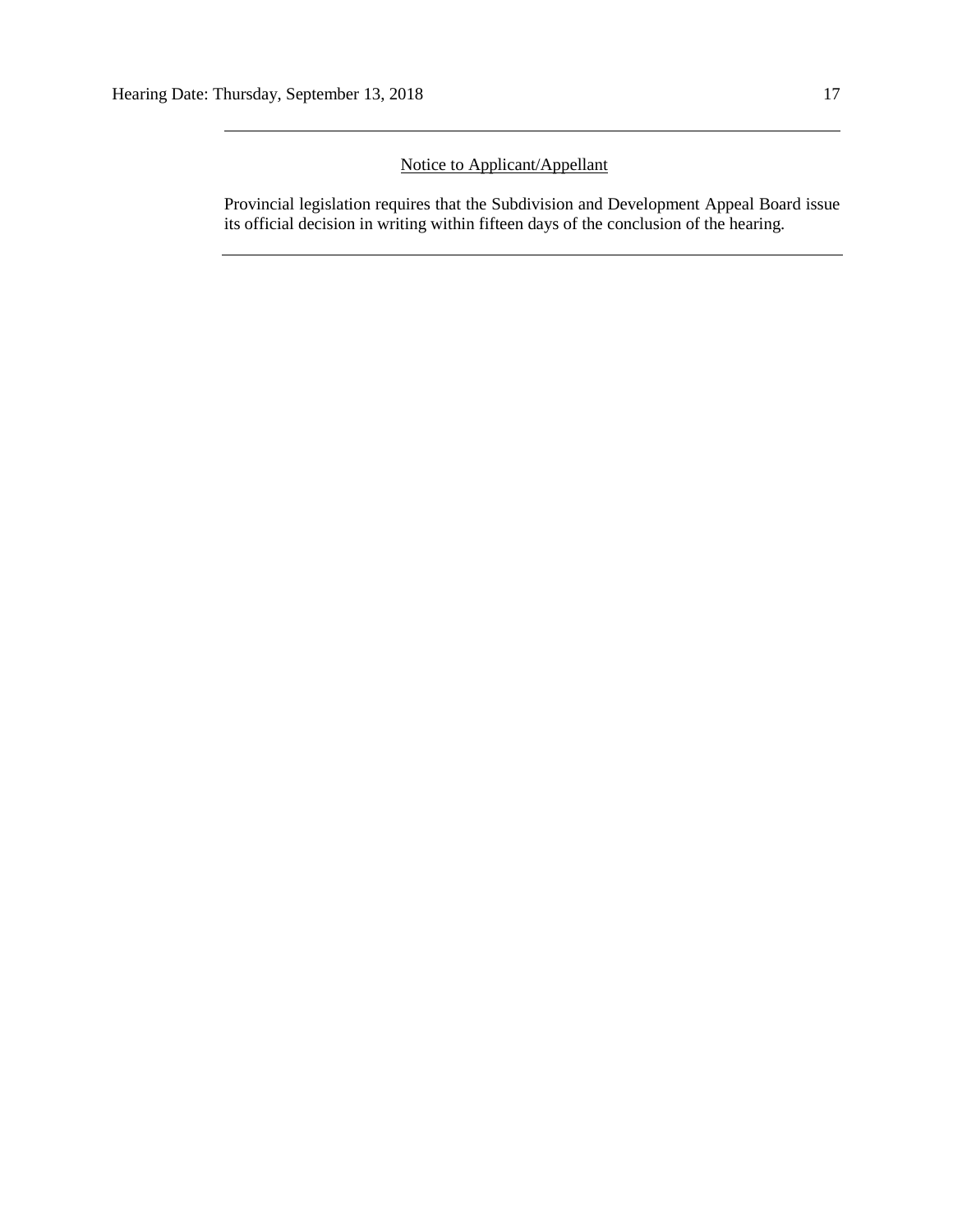|                                                                                                                                                                               |                    |                                 |                                                     |                               | <b>Application Date:</b>                      | Project Number: 279104362-001<br>APR 10, 2018 |
|-------------------------------------------------------------------------------------------------------------------------------------------------------------------------------|--------------------|---------------------------------|-----------------------------------------------------|-------------------------------|-----------------------------------------------|-----------------------------------------------|
| <b><i><u><u><b>MONTON</b></u></u></i></b>                                                                                                                                     |                    |                                 |                                                     |                               | Printed:<br>Page:                             | August 17, 2018 at 11:26 AM                   |
| <b>Application for</b>                                                                                                                                                        |                    |                                 |                                                     |                               |                                               | 1 of 1                                        |
|                                                                                                                                                                               |                    | <b>Minor Development Permit</b> |                                                     |                               |                                               |                                               |
| This document is a Development Permit Decision for the development application described below.                                                                               |                    |                                 |                                                     |                               |                                               |                                               |
| Applicant                                                                                                                                                                     |                    |                                 |                                                     |                               | Property Address(es) and Legal Description(s) |                                               |
|                                                                                                                                                                               |                    |                                 |                                                     | 11146 - 66 STREET NW          |                                               |                                               |
|                                                                                                                                                                               |                    |                                 |                                                     |                               | Plan 600U Blk 13 Lots 23-24                   |                                               |
|                                                                                                                                                                               |                    |                                 |                                                     | <b>Specific Address(es)</b>   |                                               |                                               |
|                                                                                                                                                                               |                    |                                 | Suite:                                              |                               | 11146A - 66 STREET NW                         |                                               |
|                                                                                                                                                                               |                    |                                 |                                                     |                               | Entryway: 11146A - 66 STREET NW               |                                               |
|                                                                                                                                                                               |                    |                                 |                                                     |                               | Building: 11146 - 66 STREET NW                |                                               |
|                                                                                                                                                                               |                    |                                 |                                                     |                               | Building: 11146A - 66 STREET NW               |                                               |
| <b>Scope of Application</b>                                                                                                                                                   |                    |                                 |                                                     |                               |                                               |                                               |
| To construct a Garden Suite.                                                                                                                                                  |                    |                                 |                                                     |                               |                                               |                                               |
| <b>Permit Details</b>                                                                                                                                                         |                    |                                 |                                                     |                               |                                               |                                               |
| # of Dwelling Units Add/Remove: 1                                                                                                                                             |                    |                                 |                                                     | Class of Permit: Class B      |                                               |                                               |
| Client File Reference Number:                                                                                                                                                 |                    |                                 | Lot Grading Needed?:                                |                               |                                               |                                               |
| Minor Dev. Application Fee: Garden Suite                                                                                                                                      |                    |                                 |                                                     | New Sewer Service Required: Y |                                               |                                               |
| Secondary Suite Included ?: Y                                                                                                                                                 |                    |                                 | Stat. Plan Overlay/Annex Area: Mature Neighbourhood |                               |                                               |                                               |
|                                                                                                                                                                               |                    |                                 | Overlay                                             |                               |                                               |                                               |
| I/We certify that the above noted details are correct.                                                                                                                        |                    |                                 |                                                     |                               |                                               |                                               |
| Applicant signature:                                                                                                                                                          |                    |                                 |                                                     |                               |                                               |                                               |
| <b>Development Application Decision</b>                                                                                                                                       |                    |                                 |                                                     |                               |                                               |                                               |
| Refused                                                                                                                                                                       |                    |                                 |                                                     |                               |                                               |                                               |
| Issue Date: Jul 18, 2018 Development Authority: YEUNG, KENNETH                                                                                                                |                    |                                 |                                                     |                               |                                               |                                               |
| <b>Reason for Refusal</b>                                                                                                                                                     |                    |                                 |                                                     |                               |                                               |                                               |
| Floor Area - The maximum total Floor Area for a Garden Suite is 143m2 instead of 120m2 (Section 87.4).                                                                        |                    |                                 |                                                     |                               |                                               |                                               |
|                                                                                                                                                                               |                    |                                 |                                                     |                               |                                               |                                               |
| Floor Area - The maximum Second Storey Floor Area is 60m2 instead of 50m2 (Section 87.5.d).                                                                                   |                    |                                 |                                                     |                               |                                               |                                               |
| Site Coverage - The maximum Site Coverage for Parking Area within the Garden Suite is 14% instead of 12% (Section 87.6.a.i.B).                                                |                    |                                 |                                                     |                               |                                               |                                               |
| <b>Rights of Appeal</b>                                                                                                                                                       |                    |                                 |                                                     |                               |                                               |                                               |
| The Applicant has the right of appeal within 21 days after the date on which the decision is made, as outlined in Section 683<br>through 689 of the Municipal Government Act. |                    |                                 |                                                     |                               |                                               |                                               |
| Fees                                                                                                                                                                          |                    |                                 |                                                     |                               |                                               |                                               |
|                                                                                                                                                                               | <b>Fee Amount</b>  | <b>Amount Paid</b>              |                                                     | Receipt#                      | <b>Date Paid</b>                              |                                               |
| Sanitary Sewer Trunk Fund<br>(Secondary/Garden Suite)                                                                                                                         | \$721.00           | \$721.00                        |                                                     | 718512022328001               | Apr 10, 2018                                  |                                               |
| Dev. Application Fee                                                                                                                                                          | \$283.00           | \$283.00                        |                                                     | 718512022328001               | Apr 10, 2018                                  |                                               |
| Development Permit Inspection Fee<br><b>Total GST Amount:</b>                                                                                                                 | \$204.00<br>\$0.00 | \$204.00                        |                                                     | 718512022328001               | Apr 10, 2018                                  |                                               |
| <b>Totals for Permit:</b>                                                                                                                                                     | \$1,208.00         | \$1,208.00                      |                                                     |                               |                                               |                                               |
|                                                                                                                                                                               |                    |                                 |                                                     |                               |                                               |                                               |
|                                                                                                                                                                               |                    |                                 |                                                     |                               |                                               |                                               |
|                                                                                                                                                                               |                    |                                 |                                                     |                               |                                               |                                               |
|                                                                                                                                                                               |                    | THIS IS NOT A PERMIT            |                                                     |                               |                                               |                                               |
|                                                                                                                                                                               |                    |                                 |                                                     |                               |                                               |                                               |